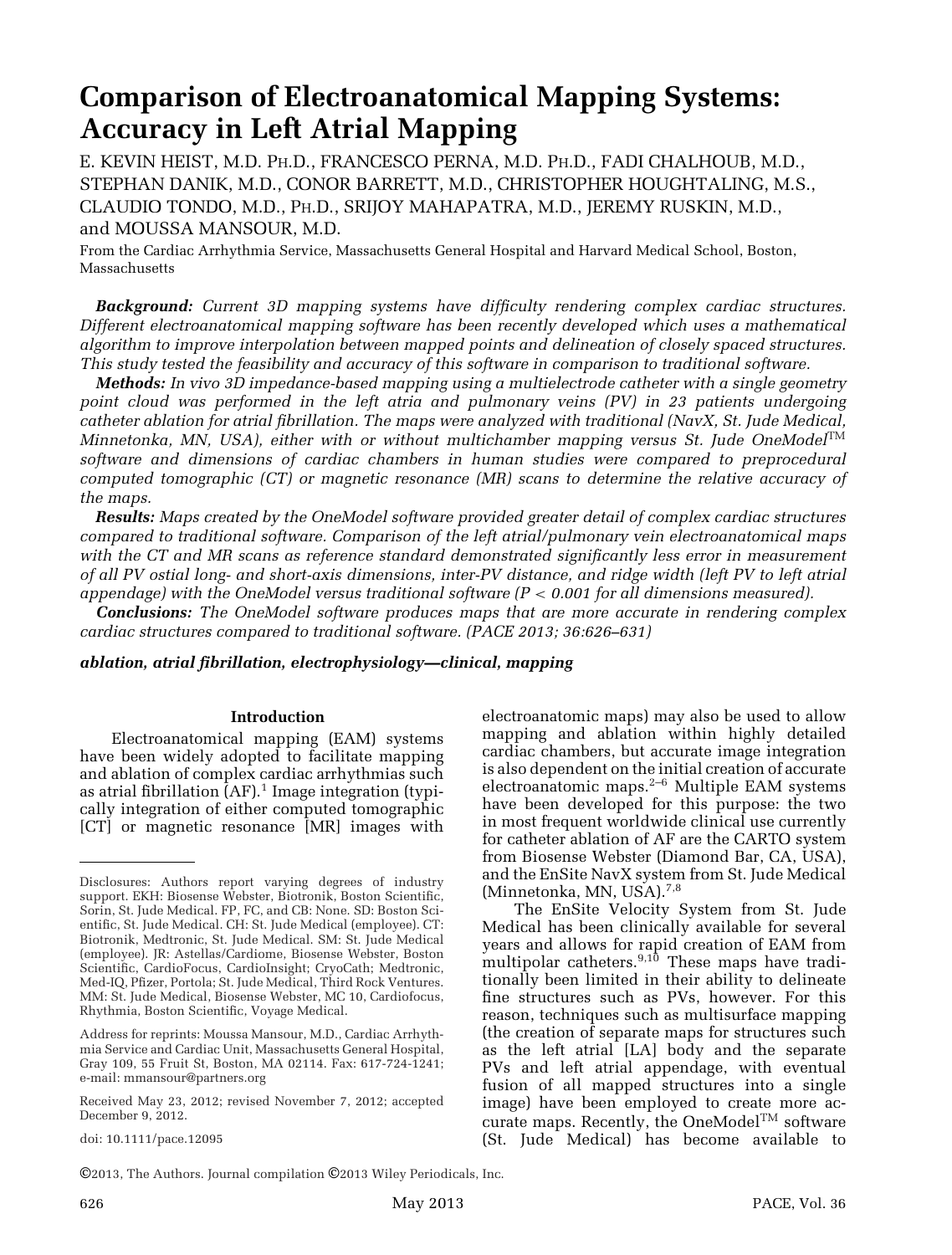facilitate rapid and accurate mapping of complex cardiac structures in a single map. In this study, we sought to compare the relative accuracy of the traditional EnSite Velocity System compared to the OneModel software during electroanatomical mapping in patients undergoing pulmonary vein (PV) isolation (PVI) for AF. Preprocedural CT and MR scans of the left atrium and PVs were used as the reference standard for comparison with electroanatomical maps.

## **Methods**

## **Mapping Systems**

The traditional EnSite Velocity geometry method assumes a center and all points on the geometry must be in a line of sight to the center and no holes are allowed in the geometry. The OneModel software assumes no center and holes are allowed. Thus, in the traditional geometry, any point that is taken will connect in a straight line back to the center. If a branch of a PV is mapped, for example, any point in the branch will connect back to the center of the LA in a straight line. The PV branch therefore may not show up as a separate structure, depending on the orientation of the branch relative to the central point of the map. With OneModel, each point is taken independently. If three points are close enough (default 5 mm) they will connect to each other. If a group of points is not close enough to the main LA geometry, they will be left disconnected. Thus, OneModel allows for PV and LA to be made as a single geometry.

# **Mapping Study**

Twenty-three patients undergoing catheterbased PVI for AF were studied. Demographic variables are described in Table I. All patients signed written, informed consent for the procedure. All patients received preprocedural CT or MR scans of the LA and PVs as previously described.<sup>3</sup> All procedures were performed under general anesthesia. Right and left femoral venous access was obtained. A decapolar catheter was placed in the coronary sinus. Under fluoroscopic and intracardiac echocardiographic (ICE) (Acu Nav Diagnostic Ultrasound Catheter, Siemens Medical Systems, Issaquah, WA, USA) guidance, two transseptal punctures were performed via the right femoral vein, and 8 Fr SL1 (Daig St. Jude Medical) and 8.5-Fr Agilis sheaths (St. Jude Medical) were advanced into the left atrium. Intravenous heparin bolus was given before the trans-septal punctures and as a continuous infusion during the procedure with a goal activated clotting time of 300–350 seconds.<sup>10</sup>

| Table I.                          |             |  |  |
|-----------------------------------|-------------|--|--|
| Patient Demographics ( $n = 23$ ) |             |  |  |
| Age (years)                       | $59 \pm 6$  |  |  |
| Gender (% female)                 | 30%         |  |  |
| Repeat AF ablation                | 39%         |  |  |
| Paroxysmal/persistent AF          | 70%/30%     |  |  |
| Prior stroke                      | 13%         |  |  |
| AAD at time of ablation           | 65%         |  |  |
| LA size (mm)                      | $43 \pm 6$  |  |  |
| LVEF $(%)$                        | $59 \pm 10$ |  |  |
| Coronary artery disease           | 22%         |  |  |

 $ACE-I$  = angiotensin-converting enzyme inhibitor;  $ARB$  = angiotensin receptor blocker;  $AF =$  atrial fibrillation;  $AAD =$ antiarrhythmic drug;  $LA =$  left atrial; LVEF = left ventricular ejection fraction.

Beta blocker therapy 65% ACE-I or ARB therapy 35%

Mapping of the left atrium and PVs was then performed using a multipolar 20-electrode mapping catheter (circular Lasso catheter or multispline Penta-Ray catheter, Biosense Webster, or AFocus DL, St. Jude Medical) to create a point cloud of the LA and PVs using EnSite Velocity software. A single-point cloud was created for each patient, with subsequent off-line analysis using the three different strategies. Each point cloud was then exported into a workstation using EnSite Velocity 3.0.1 software. Three separate electroanatomic maps were then created from each point cloud using (1) the traditional software to create a single map, (2) the traditional software with multisurface modeling (creating separate structures for the LA body, each PV, and the left atrial appendage [LAA], and then fusing these structures together into a single map) (Fig. 1), or (3) using the OneModel software to create a single map. Field scaling was employed for all electroanatomical maps created. The maps created with each method were then compared to preprocedural CT or MR scans of the LA and PVs, with measurements of the short- and long-axis dimensions at the ostia of all four PVs, the distance between the ostia of the left superior PV and the right superior PV, the distance between the antra of the left inferior PV and the right inferior PV, and the width of the ridge separating the left superior PV from the LAA as previously described.<sup>10,11</sup>

Using the traditional multisurface electroanatomic maps and ICE for guidance (the OneModel software was investigational at the time these procedures were performed and therefore was not used to direct ablation), isolation of all pulmonary veins using wide-area antral ablation and verification of entrance block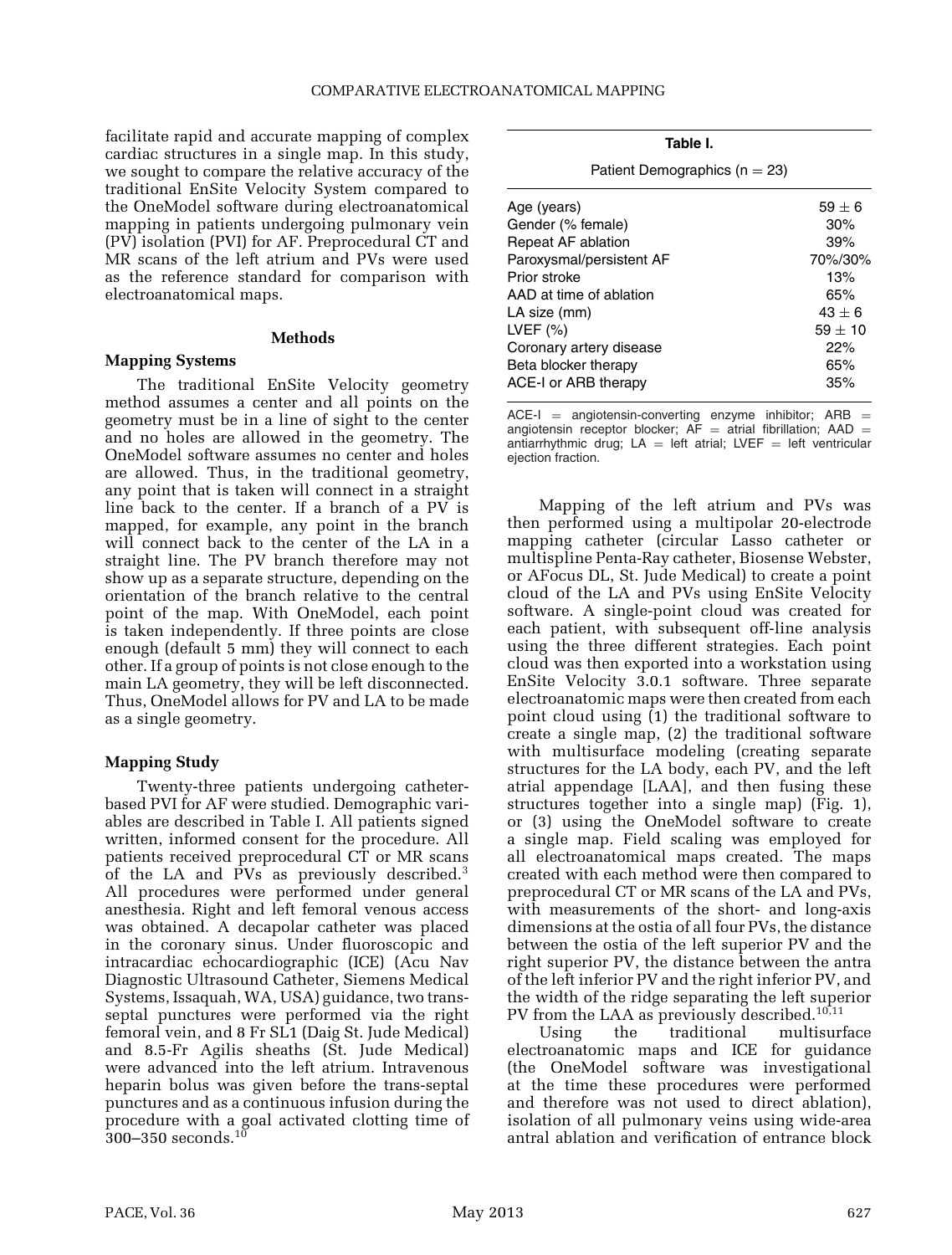

**Figure 1.** *Multisurface modeling using traditional NavX software. (A) Six separate electroanatomic maps have been created, including the left atrial body (gray), the RSPV/RIPV/LSPV/LIPV (blue/red/green/yellow) and the left atrial appendage (purple) in an anteroposterior view. These six maps have been fused to create a single geometry. (B) The fused map is shown created from the six separate maps. (C) The CT image from the same patient.*

using the multielectrode mapping catheter was performed in all patients. Additional ablation, including targeting of complex fractionated atrial electrograms and creation of lines of ablation in the left and right atria were performed in some cases at the discretion of the operator.

## **Statistics**

LA and PV measurements are expressed as  $mean \pm standard$  deviation. Pairwise comparisons were performed to compare the values obtained for PV and LA measurements by CT/MR scanning versus the three different mapping strategies used. Groups were compared utilizing twotailed unpaired Student's *t*-tests. P < 0.05 was considered statistically significant.

#### **Results**

Electroanatomic mapping was performed within the LA, LAA, and PVs of 23 patients undergoing catheter ablation procedures for AF. The point cloud created from each patient was then utilized to create electroanatomic maps using the traditional software (with and without multisurface modeling) and using the OneModel software (Fig. 2). Compared to preacquired CT/MR images used as a reference standard, the diameters of the PVs when analyzed by the traditional software (particularly when not using multisurface modeling) were substantially larger than the CT/MR images, while these diameters when analyzed by the OneModel software were much closer to the measurements obtained from the CT/MR images (Table II). When directly comparing the difference between the three mapping methodologies using pairwise comparisons of values obtained with each mapping method (traditional  $\pm$  multisurface modeling or OneModel), the OneModel software resulted in significantly smaller pairwise differences from the CT/MR image compared to the traditional software (with or without multisurface modeling). This was true for all measurements (short and long axis of each PV, distance from left superior pulmonary vein-right superior pulmonary vein [LSPV-RSPV] and left inferior pulmonary vein-right inferior pulmonary vein [LIPV-RIPV]), and width of the ridge between the LAA and the left pulmonary veins (P < 0.001 for all dimensions measured) (Table III). The largest absolute differences recorded for single measurements described above compared to the CT/MR image were as follows: OneModel: 5 mm, traditional: 35 mm, traditional multisurface: 12 mm.

To determine whether left atrial size impacted accuracy of measurement using the OneModel software, a median left atrial size cut-off was selected, and the 11/23 patients with the larger left atria were compared to the 12/23 patients with the smaller left atria. Pairwise comparisons were made of the same anatomical measurements shown in Table III, comparing values obtained with OneModel versus CT/MR. There was a small but statistically significant larger overall absolute difference in measurement between OneModel versus CT/MR for the patients with larger versus smaller LA (1.14  $\pm$  0.79 mm vs 0.95  $\pm$  0.75 mm, respectively,  $P = 0.047$ .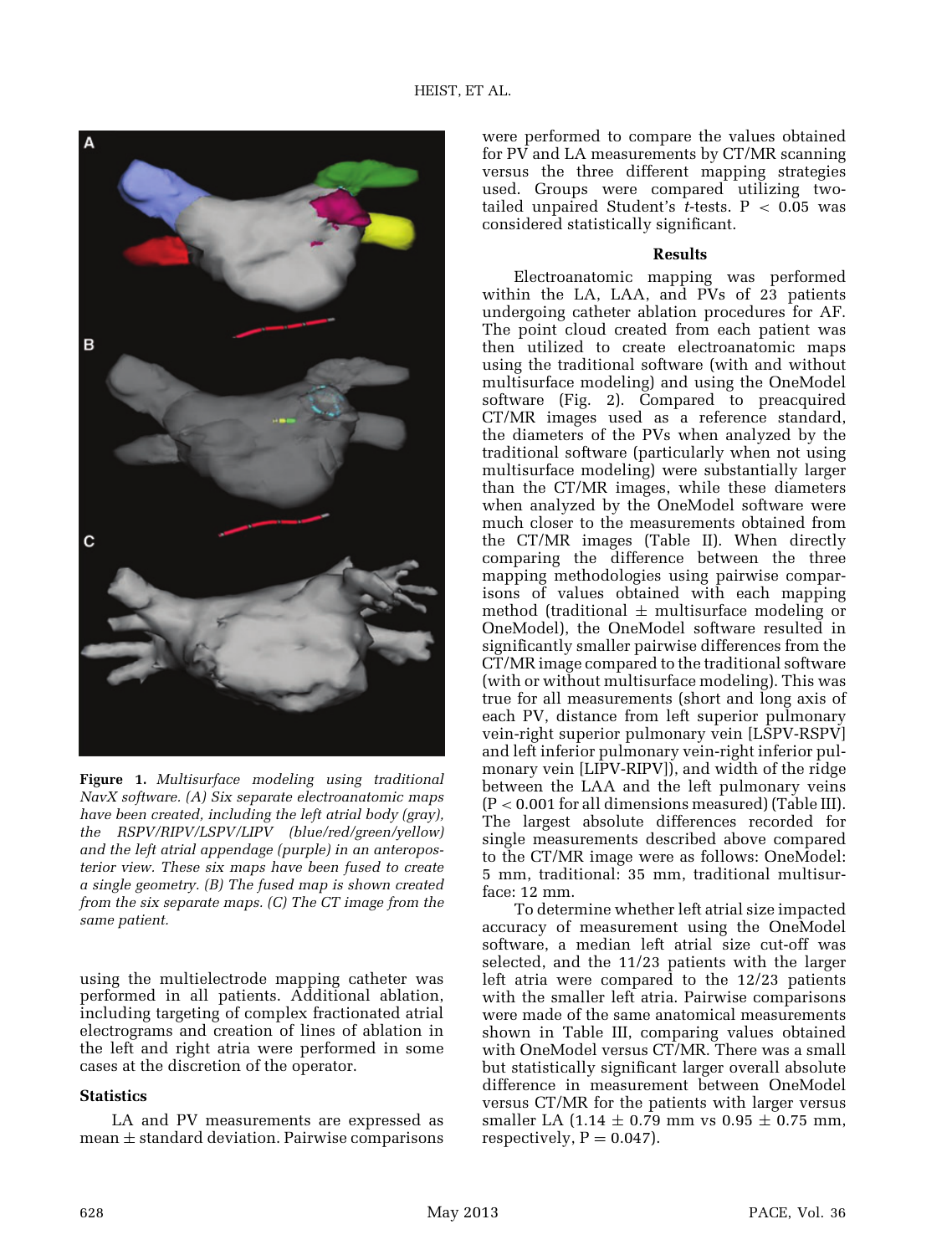## COMPARATIVE ELECTROANATOMICAL MAPPING



**Figure 2.** *Mapping of the human left atrium and pulmonary veins using the traditional versus the OneModel software. (A) A posteroanterior view of a CT image of the posterior left atrium and pulmonary veins from a patient prior to catheter ablation of AF. (B) The point cloud created by mapping this chamber with a multipolar catheter. Points are shown in green. (C) Generation of an electroanatomic map from this point cloud using the traditional software. (D) Generation of an electroanatomic map from this same point cloud using the OneModel software, producing greater anatomic detail, particularly in regard to pulmonary vein branches.*

## **Table II.**

Pulmonary Vein Ostial and Left Atrial Measurements

|               | <b>OM</b>      | <b>Trad</b>     | <b>Trad-MS</b>  | CT/MR          |  |
|---------------|----------------|-----------------|-----------------|----------------|--|
| LSPV-I        | $24.5 \pm 7.0$ | $36 \pm 10.7$   | $25.2 \pm 8.4$  | $24.3 \pm 7.1$ |  |
| LVPV-s        | $15.5 \pm 4.3$ | $29.2 \pm 8.4$  | $18.2 \pm 3.8$  | $16.2 \pm 3.8$ |  |
| LIPV-I        | $14.0 \pm 8.0$ | $21.7 \pm 12.8$ | $15.5 \pm 9.0$  | $13.8 \pm 7.9$ |  |
| LIPV-s        | $10.1 \pm 6.5$ | $20.0 \pm 12.7$ | 11.0 $\pm$ 6.3  | $10.1 \pm 6.6$ |  |
| <b>RSPV-I</b> | $22.2 \pm 4.4$ | $35.8 \pm 9.7$  | $26.3 \pm 5.1$  | $21.9 \pm 4.4$ |  |
| <b>RSPV-s</b> | $19.9 \pm 4.8$ | $29.4 \pm 7.8$  | $19.4 \pm 6.1$  | $20.4 \pm 5.0$ |  |
| RIPV-I        | $19.2 \pm 4.8$ | $26.5 \pm 7.9$  | $18.5 \pm 5.8$  | $19.4 \pm 6.2$ |  |
| RIPV-s        | $19.0 \pm 6.0$ | $25.2 \pm 8.6$  | $17.2 \pm 5.2$  | $18.9 \pm 5.7$ |  |
| LAA ridge     | $4.0 \pm 1.9$  | $2.9 \pm 5.1$   | $5.3 \pm 2.7$   | $4.2 \pm 1.7$  |  |
| LS-RS         | $23.0 \pm 8.3$ | $26.9 \pm 8.8$  | $22.0 \pm 7.6$  | $23.2 \pm 7.8$ |  |
| LI-RI         | $34.8 \pm 7.5$ | $36.1 \pm 8.1$  | $36.4 \pm 12.0$ | 35.1 $\pm$ 7.6 |  |

All measurements are in mm  $\pm$  standard deviiation OM = OneModel<sup>TM</sup>; Trad = traditional mapping; Trad-MS = traditional mapping with multisurface reconstruction; CT/MR = computed tomographic or magnetic resonance image of the left atrium and pulmonary veins; LSPV = left superior pulmonary vein; LIPV = left inferior pulmonary vein; RSPV = right superior pulmonary vein; RIPV = right inferior pulmonary vein.  $-I =$  long axis;  $-s =$  short axis; LAA ridge  $=$  width of the ridge separating the left pulmonary veins from the left atrial appendage. LS-RS = distance from the ostia of the LSPV to the RSPV. LI-RV = distance from the ostia of the LIPV to the RIPV.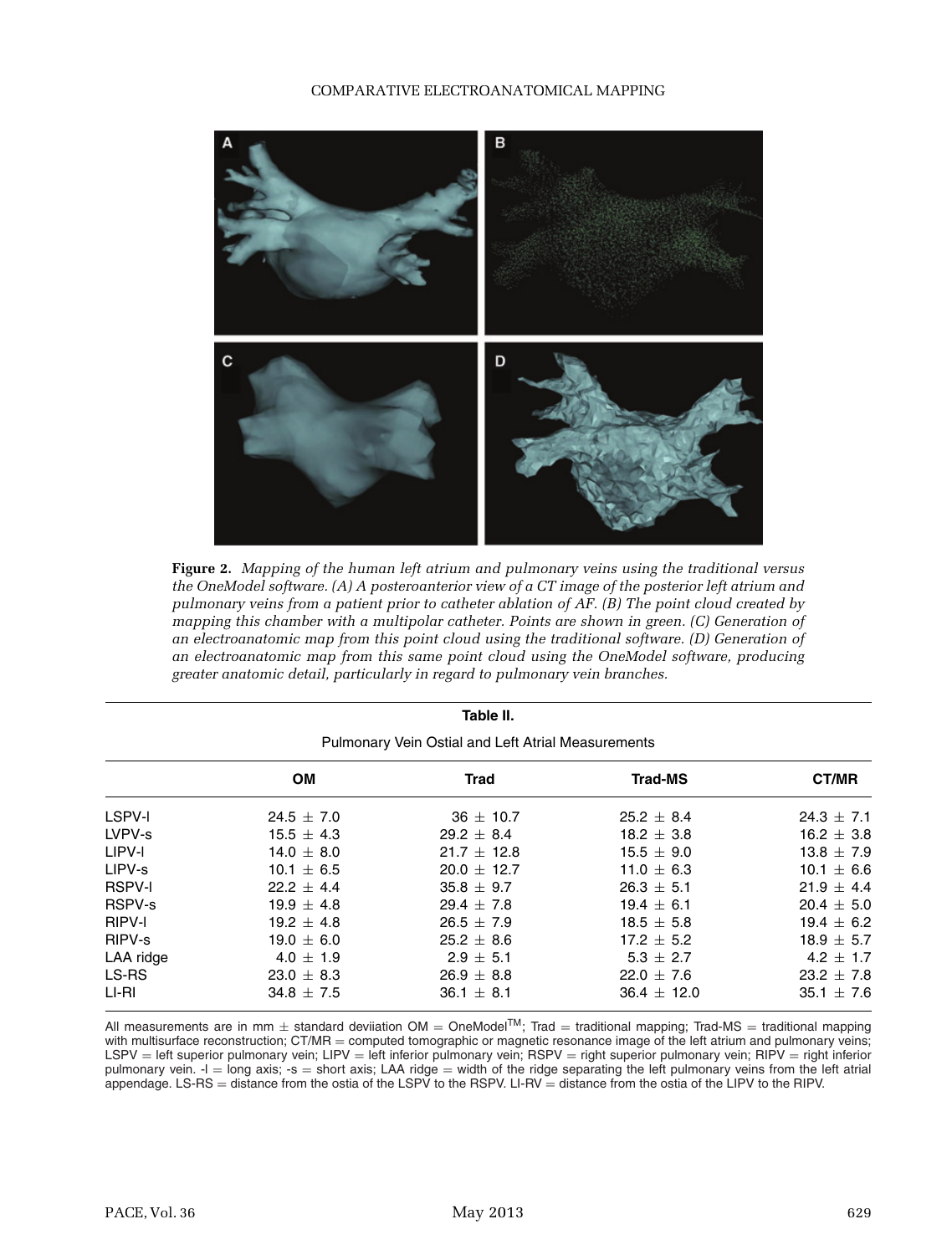#### **Table III.**

Pairwise Comparison of Pulmonary Vein Ostial and Left Atrial Measurements When Comparing Three Mapping Methods versus CT/MR

|               | OM vs<br><b>CT/MR</b> | Trad vs<br>CT/MR | <b>Trad-MS</b><br>vs CT/MR |
|---------------|-----------------------|------------------|----------------------------|
| LSPV-I        | $0.8 \pm 0.6$         | $11.9 \pm 6.6$   | $3.1 \pm 1.1$              |
| LVPV-s        | $1.3 \pm 0.8$         | $13.0 \pm 6.3$   | $3.3 \pm 1.3$              |
| LIPV-I        | $0.6 \pm 0.6$         | $7.8 \pm 6.2$    | $2.6 \pm 1.7$              |
| LIPV-s        | $0.9 \pm 0.8$         | $10.0 \pm 7.8$   | $3.0 \pm 1.8$              |
| <b>RSPV-I</b> | $1.0 \pm 0.6$         | $13.9 \pm 8.0$   | $4.5 \pm 1.5$              |
| <b>RSPV-s</b> | $1.1 \pm 0.6$         | $9.2 \pm 7.9$    | $3.5 + 1.4$                |
| RIPV-I        | $0.9 + 0.8$           | $8.1 + 4.5$      | $3.7 + 1.7$                |
| RIPV-s        | $1.1 \pm 0.7$         | $7.4 \pm 6.5$    | $2.7 \pm 1.1$              |
| LAA ridge     | $1.0 \pm 0.7$         | $4.3 \pm 2.3$    | $3.2 \pm 0.8$              |
| LS-RS         | $1.2 \pm 0.73$        | $6.9 \pm 5.8$    | $3.8 \pm 1.3$              |
| LI-RI         | $1.6 \pm 1.2$         | $7.5 \pm 7.0$    | $7.5 \pm 2.3$              |
| Overall       | $1.1 + 0.8$           | $9.1 + 6.9$      | $3.7 + 2.0$                |

Note: P < 0.001 when comparing OneModel versus either traditional or traditional multisurface for all measurements of all dimensions listed above.

Abbreviations are as per Table II.

These values represent the means of pairwise comparisons (mm  $\pm$  standard deviation) between measurements obtained with the three mapping methods (OneModel, traditional, and traditional multisurface) compared to the CT/MR scan used as the standard.

#### **Discussion**

Catheter ablation of arrhythmias such as AF requires manipulation of the ablation catheter within complexanatomical structures such as the LA and PVs.<sup>11,12</sup> EAM systems provide operators with information regarding catheter position relative to these complex structures.<sup>10</sup> Accuracy of these maps is important, both for procedural safety and efficacy. Poor maps could lead to poor tissue contact with inadequate ablation lesion formation, excessive catheter force with the possibility for cardiac perforation,  $13$  or with ablation at inadvertent sites, such as ablation deep within the PVs, leading to the potential for PV stenosis.<sup>12</sup>

In this study, we compared the accuracy of EAMs created using traditional NavX mapping software compared to the OneModel software.

#### **References**

- 1. Sporton SC, Earley MJ, Nathan AW, Schilling RJ. Electroanatomic versus fluoroscopic mapping for catheter ablation procedures: A prospective randomized study. J Cardiovasc Electrophysiol 2004; 15:310–315.
- 2. Bertaglia E, Bella PD, Tondo C, Proclemer A, Bottoni N, De Ponti R, Landolina M, et al. Image integration increases efficacy of paroxysmal atrial fibrillation catheter ablation: Results from the cartomerge italian registry. Europace 2009; 11:1004–1010.
- 3. Heist EK, Chevalier J, Holmvang G, Singh JP, Ellinor PT, Milan DJ, D'Avila A, et al. Factors affecting error in integration of

Both subjectively and objectively, the OneModel software produced maps which more accurately reflect the cardiac anatomy and dimensions of the reference CT/MR images. The average differences in dimensions of the cardiac structures (compared to CT/MR images) were approximately 1–2 mm (max. 5 mm) with the OneModel software, versus 4–14 mm (max. 35 mm) with the traditional software and 3–7 mm (max. 12 mm) with the traditional software using multisurface modeling.

It is not known what difference in measurement (compared to the CT/MR image) is "acceptable," and what the impact of these differences will be in regard to clinical safety and efficacy. These differences are substantial and highly statistically significant, however. This is especially relevant in regard to modeling of detailed structures such as the ridge between the left atrial appendage and the PVs, and the branching of the PVs. The traditional software produces improved accuracy when utilizing multisurface modeling (creating separate maps for structures such as the LA body, the LAA, and each separate PV and then fusing these all together). Multisurface modeling is time-consuming and technically challenging, however, and is still less accurate (compared to the CT/MR images) than the OneModel software, which does not require multisurface modeling.

#### **Limitations**

This was a nonrandomized study; therefore, it is not clear whether the relative accuracy of the OneModel software compared to the traditional software will translate into measurable differences in safety and efficacy of the AF ablation procedure. The OneModel software was investigational at the time this study was performed; therefore, maps created using the OneModel software were not directly utilized during ablation procedures in this study.

#### **Conclusion**

The OneModel software produces electronatomic maps that more closely match reference CT/MR images compared to the traditional mapping software. Further studies will be necessary to determine the impact of these differences in mapping accuracy on procedural time, efficacy, and safety.

electroanatomic mapping with CT and MR imaging during catheter ablation of atrial fibrillation. J Interv Card Electrophysiol 2006; 17:21–27.

- 4. Hunter RJ, Ginks M, Ang R, Diab I, Goromonzi FC, Page S, Baker V, et al. Impact of variant pulmonary vein anatomy and image integration on long-term outcome after catheter ablation for atrial fibrillation. Europace 2010; 12:1691–1697.
- 5. Kistler PM, Rajappan K, Harris S, Earley MJ, Richmond L, Sporton SC, Schilling RJ. The impact of image integration on catheter ablation of atrial fibrillation using electroanatomic mapping: